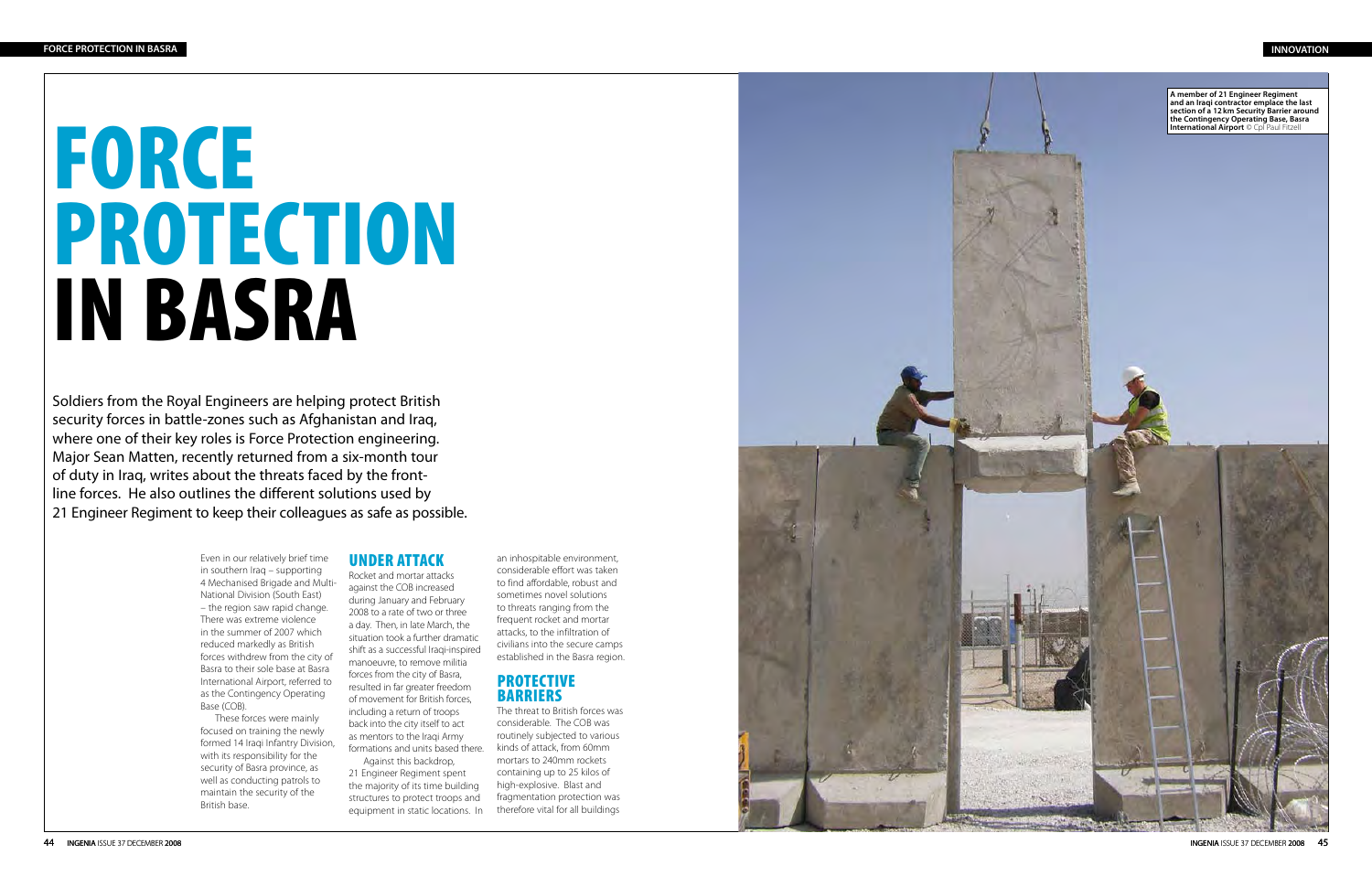and essential equipment, such as aircraft. Suicide car bombs at camp entrances remained a serious risk, as did COB infiltration by insurgents to steal or possibly even lay explosive devices. Once British troops returned to the city of Basra, the need to provide them with protection against blast, fragmentation, and small arms fire became a high priority.

In a combat zone, a wide range of factors have to be taken into account in developing a varied array of Force Protection solutions (see box titled 'A Delicate Balance').

Thousands of kilometres of HESCO Bastion (essentially, larger and more flexible sandbags – see below for description) have been used in both Iraq and Afghanistan to provide Force Protection for troops. HESCO has delivered approximately 90% of Force Protection capability in Iraq since 2003. However, with the advent of the US concrete wall designs, there has been a noticeable drop in its use. It is no longer the default setting and there has been a marked increase in the use of other options. For example, the construction of a 12 kilometre security wall consisting of T-Wall sections built around the COB in Basra by my squadron probably led to a drop in the regiment's use of HESCO Bastion to 40% of total Force Protection employed during our six month tour.

# **HESCO**

Invented by a UK company of the same name in the early 1990s as a flood defence system, HESCO Bastion has subsequently become a much more efficient and effective replacement for the ubiquitous sandbag. This concertina packed gabion system has been employed by almost all western military forces in order to provide Force Protection from Bosnia to Afghanistan. It comes in a wide variety of sizes and can be stacked up to three tiers high, thus offering an extremely

versatile and effective barrier system from small arms fire, rocket propelled grenades, artillery rounds and car bombs.

The default answer to Force Protection engineering in Iraq appears to be to use HESCO Bastion gabions. Made of a steel gabion cage with a polypropylene geo-textile inner membrane, they are a vital part of the military engineer's toolbox since Balkan campaigns during the early 1990s. There is a military of assembly makes it ideal for saying that you "join the Royal Engineers, travel the world, meet new and interesting people and then surround them in HESCO".

It is omnipresent in every modern battlefield. It is flexible, and offers superb protection from horizontal blast and fragmentation if filled correctly with effective spoil. Hundreds of metres of HESCO can be delivered with very little transport needed; four trucks of flatpacked material, with the addition of locally won fill, would cover a hundred metres. It is easy to store and its ease short-notice tasks. In addition, it only requires a front-loading piece of plant like a JCB to fill it with locally-sourced spoil.

![](_page_1_Picture_9.jpeg)

**Force protection of the aircraft fuel dump at Basra International Airport using HESCO Bastion gabions** © Major Sean Matten

There are potential disadvantages with HESCO, particularly if it is used in a semi-permanent structure for three years or more. The wrong type of fill can severely limit the timescale of its effectiveness. And whilst sharp sand should ideally be used, most highly desirable. of Basra province is built on silt and clay. Local fill could reduce longevity of the structure; so where possible we used Iraqi contractors to import more effective fill.

Natural elements can bring further problems: rain can result in subsidence and failure, particularly if the wrong fill or poorly-prepared foundations are used; and strong sunlight degrades the membrane. HESCO is also difficult to repair when damaged by munitions – or by bored soldiers who tend to explore the membrane's qualities by poking it with sharp objects, after which the fill usually falls out.

# Alaska barriers

Royal Engineers in Iraq used two main types of concrete wall sections for Force Protection, both based on US designs and both used extensively for numerous projects.

Alaska barriers are the largest of a family of pre-cast reinforced concrete wall units widely used in Iraq and Afghanistan. At 16 tonnes, 10 feet high, 12 feet wide and 5 feet at the base, this very strong design was used to compartmentalise buildings for good blast and fragmentation protection. Only very large explosions,

like a car bomb, would result in complete destruction of an Alaska barrier, and this protective capability – combined with their mobility, recyclability and easy emplacement with just a crane – made the use of Alaska barriers

However, only two can be carried on a 40 foot flat bed truck, and this was compounded by the inability of Iraqi contractors to deliver the quality or quantity required. so virtually all Alaska barriers were made in Kuwait, increasing unit cost. Furthermore, manufacture took at least two or three weeks, which ruled them out for the short-notice

# A delicate balance

Several, often competing, factors had to be weighed up when deciding how to counter the threat to British forces. Uppermost in this delicate question of balance is the UK Government's pledge to reduce the level of British combat troops in Iraq, coupled to the desire not to be seen to establish permanent bases in southern Iraq. This gave a political imperative to all Force Protection decisions.

More prosaically – and something shared by commercial and military projects – finance and time are influential factors that place constraints on whatever the ideal solution might be for a particular construction task. In a military arena, the pace of operational requirements dictates what's possible, while the ultimate prospect of withdrawal means that all but routine financial decisions are scrutinised at every level.

Similarly, limited resources and logistical bottlenecks are challenging in what is a far from ideal environment. Where possible, materials were resourced within Iraq (also helping to develop the local economy), but quality and consistency sometimes demanded outside supply, bringing its own problems in terms of cost, timescales and logistics, as well as requiring convoys that introduce an additional military risk. Last, but certainly not least, the intelligence of the enemy must never be underestimated. Militias and insurgent groups in southern Iraq are among the most resourceful and dynamic in the world, and we knew that they would quickly adapt to whatever defensive innovations we were able to deploy. Monitoring and analysing the type, direction and scope of attacks to stay one step ahead of their weapons developments – and flexibly adapt to new conditions – was an imperative capability we had to develop.

![](_page_1_Figure_24.jpeg)